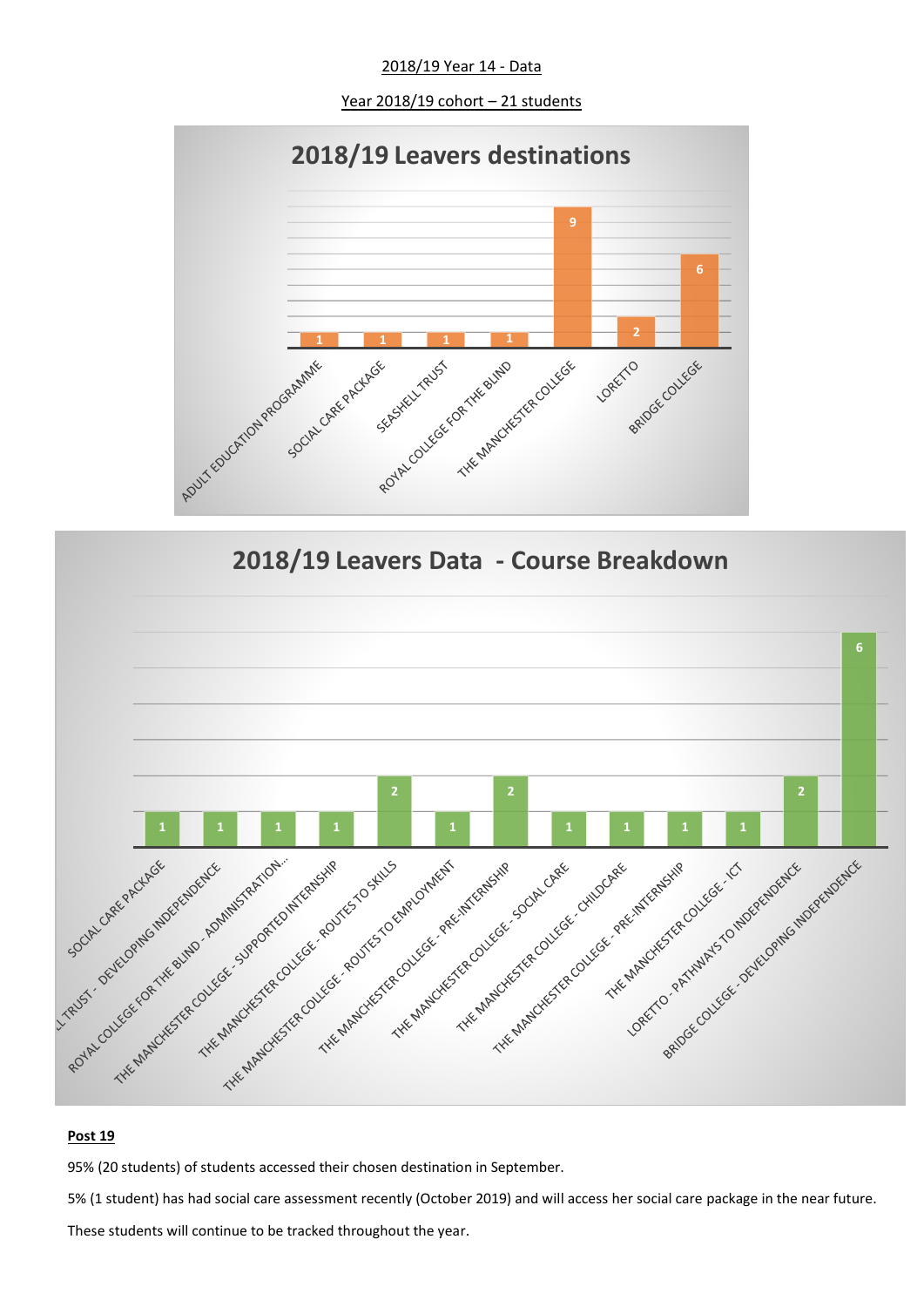# **English and Maths**

Students working at Pre Entry and Entry Level are tracked termly using a numerical monitoring system based on termly outcomes.

# **Outcome Achievements**

• 100% (6 students) following a semi-formal curriculum progressed within their learning intentions and achieved their expected numeracy and communication outcomes.





• 21% - exceeded expectation in Literacy • 79% - achieved expected in Literacy

## Overall outcomes for learners working at Pre Entry:

- 10% -super exceeded expectation in Numeracy
- 54% exceeded expectation in Numeracy
- 27% achieved expected in Numeracy
- 10% did not achieve expected in Numeracy





# Overall outcomes for learners working at Entry Level:

- 11% exceeded expectation in Functional Maths
- 89% achieved expectation in Functional Maths
- 33% exceeded expectation in Functional English
- 56% achieved expectation in Functional English
- 11% did not achieve expectation in Functional English